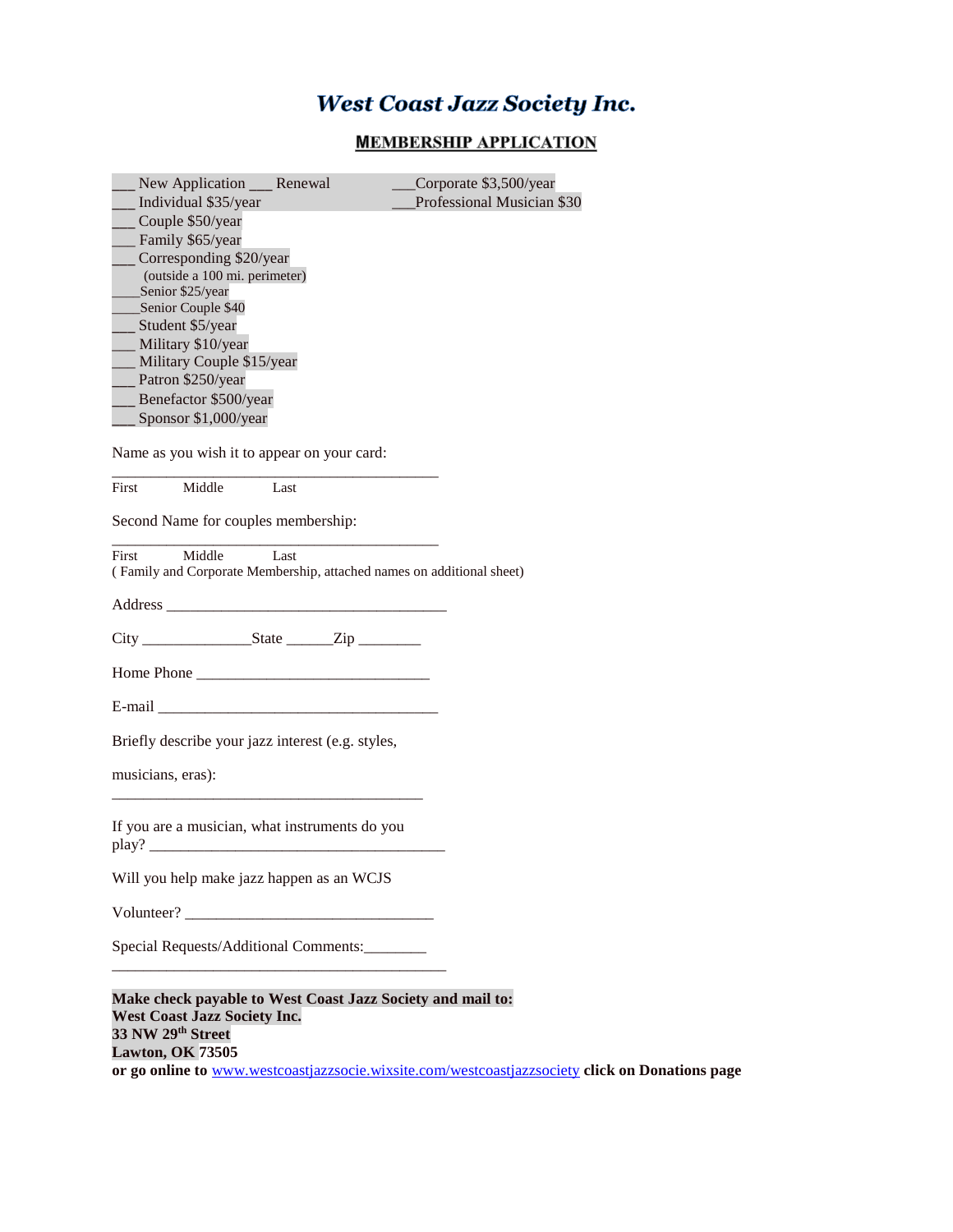### **WEST COAST JAZZ SOCIETY MEMBERSHIP SUPPORT LEVELS**

Your membership in the West Coast Jazz Society keeps America's music going and growing. Please select among the following options for Annual Membership and gift contribution. WCJS is a non-profit 501(c) (3) pending organization, which means that applicable portions of your gift or support are tax deductible (see your tax advisor).

#### **Basic Annual Support Levels**

| (Includes the Newsletter and discounts to Jazz Gumbos) |
|--------------------------------------------------------|
|                                                        |
|                                                        |
|                                                        |
|                                                        |
|                                                        |
|                                                        |
|                                                        |
|                                                        |
|                                                        |